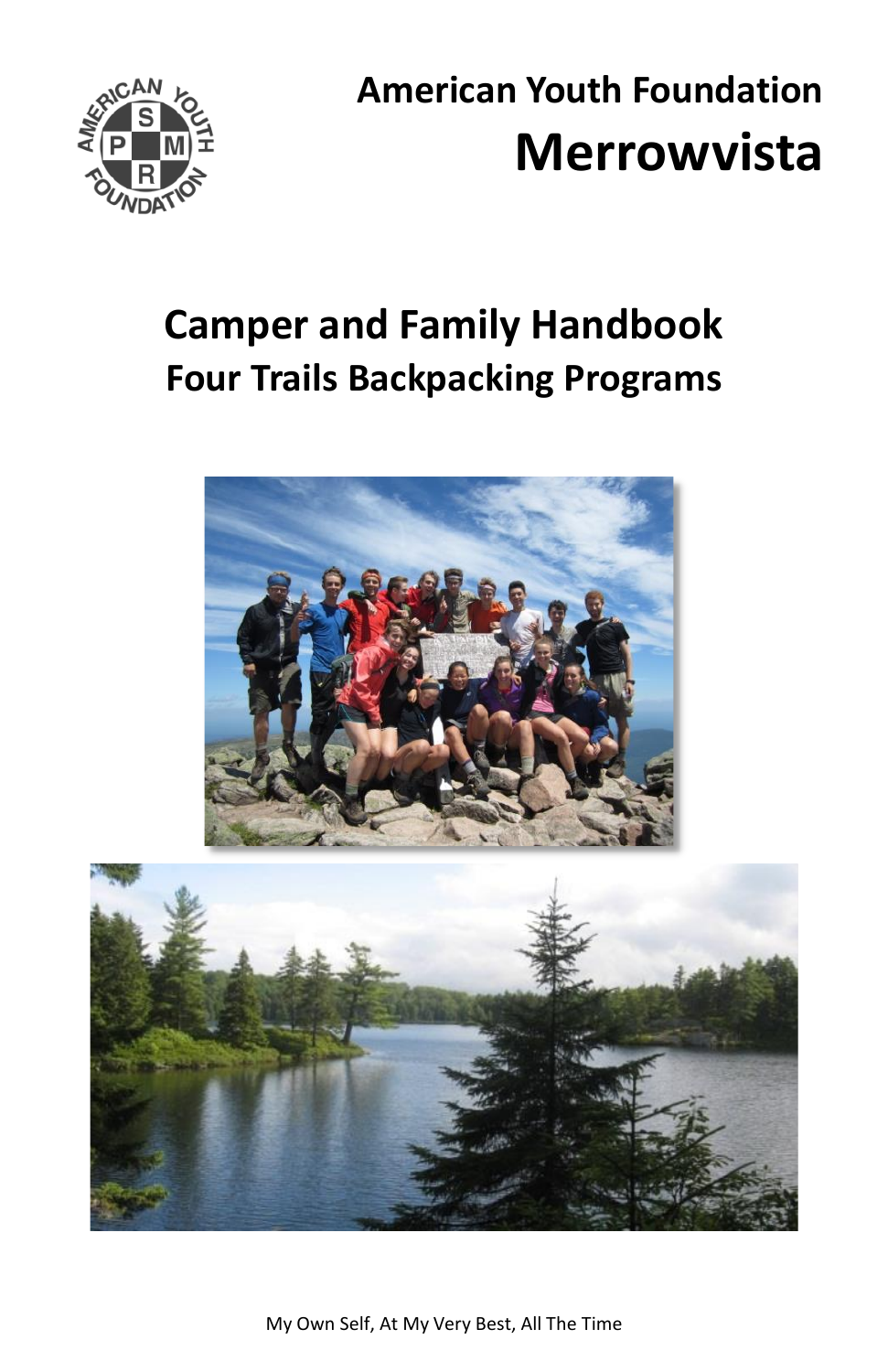## **Table of Contents**

| Welcome to the MV Backpacking Programs  3 |  |
|-------------------------------------------|--|
|                                           |  |
|                                           |  |
|                                           |  |
| Equipment and Clothing Recommendations 6  |  |
|                                           |  |
| Communication and Photographs on Trail 8  |  |
|                                           |  |
|                                           |  |
|                                           |  |
|                                           |  |
| Odyssey Backpacking Program Specifics 12  |  |
|                                           |  |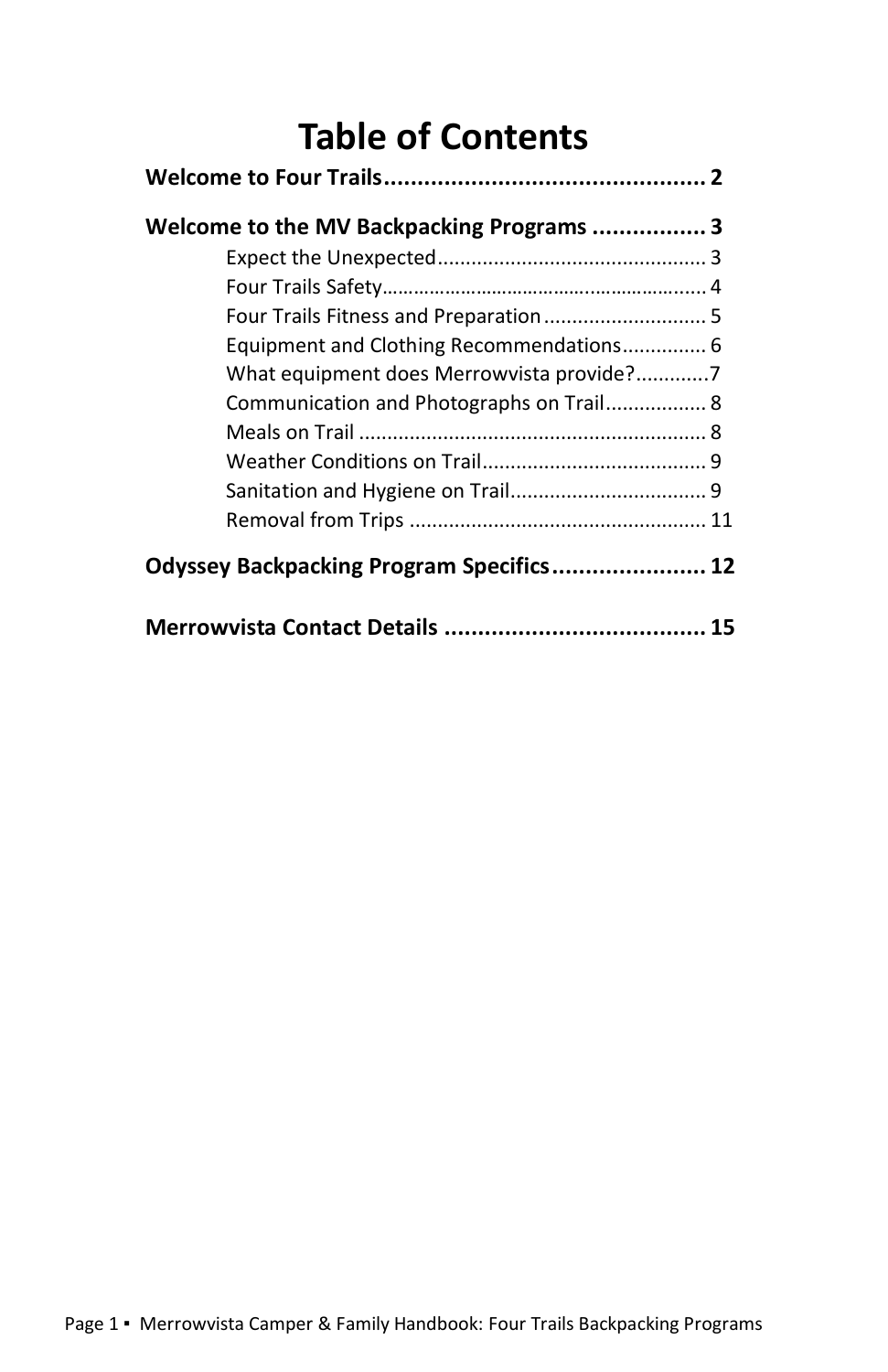## **Welcome to Four Trails**

Dear Four Trails Camper & Family, Whether this is your first year in Four Trails or you're returning for another year of adventure, we are so excited you have enrolled in a Merrowvista backpacking program this summer. Your participation in this program is the start of an experience where you will connect, play, and reflect in the outdoors, and we are thrilled to invite you on this adventure.



The foundation of Four Trials is the

believe that, when we explore and discover the wonder of the natural world, we also explore and venture inward. When we pay to the astounding outdoors, we also pay attention to our equally astounding inner selves. We then use that selfknowledge to be better, more engaged community members.

This handbook is a good place to begin your preparations for the adventure ahead. The first section, Welcome to Backpacking Programs, covers many need-to-know topics for Explorer, Adventurer and Odyssey campers, and the following sections offer a thorough explanation of Voyageur campers can expect to do on trail. If you have any additional questions after reviewing this information, please email or call us. Get outside, listen, play, feel, connect, and happy trails! *Get outside, listen, play, feel, connect, and happy trails,*

The Merrowvista Adventure Team! [merrowvistacamps@ayf.com](mailto:merrowvistacamps@ayf.com) 603-539-6607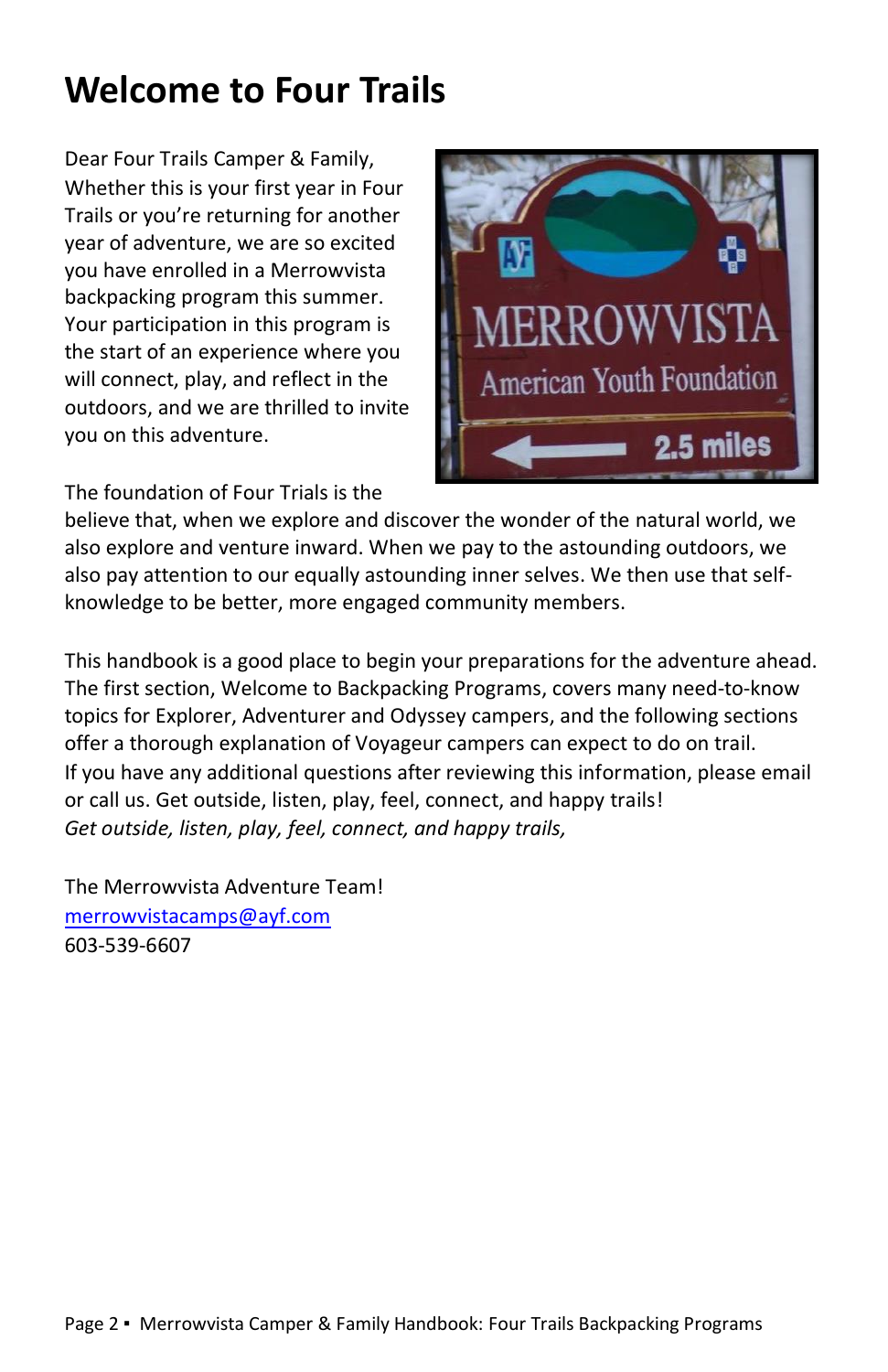## **Welcome to Merrowvista Backpacking Programs**

#### **Expect the Unexpected**

The AYF makes every reasonable effort to ensure a fun, safe camp experience where campers are encouraged to achieve their personal best. However, we cannot foresee or control every circumstance. Group dynamics, failure to follow instruction, missing a turn, interactions with people not affiliated with the AYF, inclement weather, and other environmental hazards can create unexpected challenges on trail. Our staff is trained for unexpected situations, and as a result our unplanned programmatic elements often serve as the greatest catalyst for teaching our participants life skills. Campers gain problem-solving skills as they resolve low-level incidents during their turn as "leader of the day" under the supervision of their trip leader.

Unforeseen circumstances can provide campers a valuable opportunity for critical thinking and problem-solving. Should an incident occur, our priority is camper safety and quality of the overall group experience. Our course of action may include but is not limited to: addressing the incident with individuals involved or the entire trip group, facilitating group collaboration to determine the next best steps, and/or intentionally adjusting the itinerary.

For a positive group and individual experience, it is important campers come to Merrowvista physically fit, mentally prepared, and with the correct equipment. Be sure to follow the specific training and equipment recommendations included in the following sections.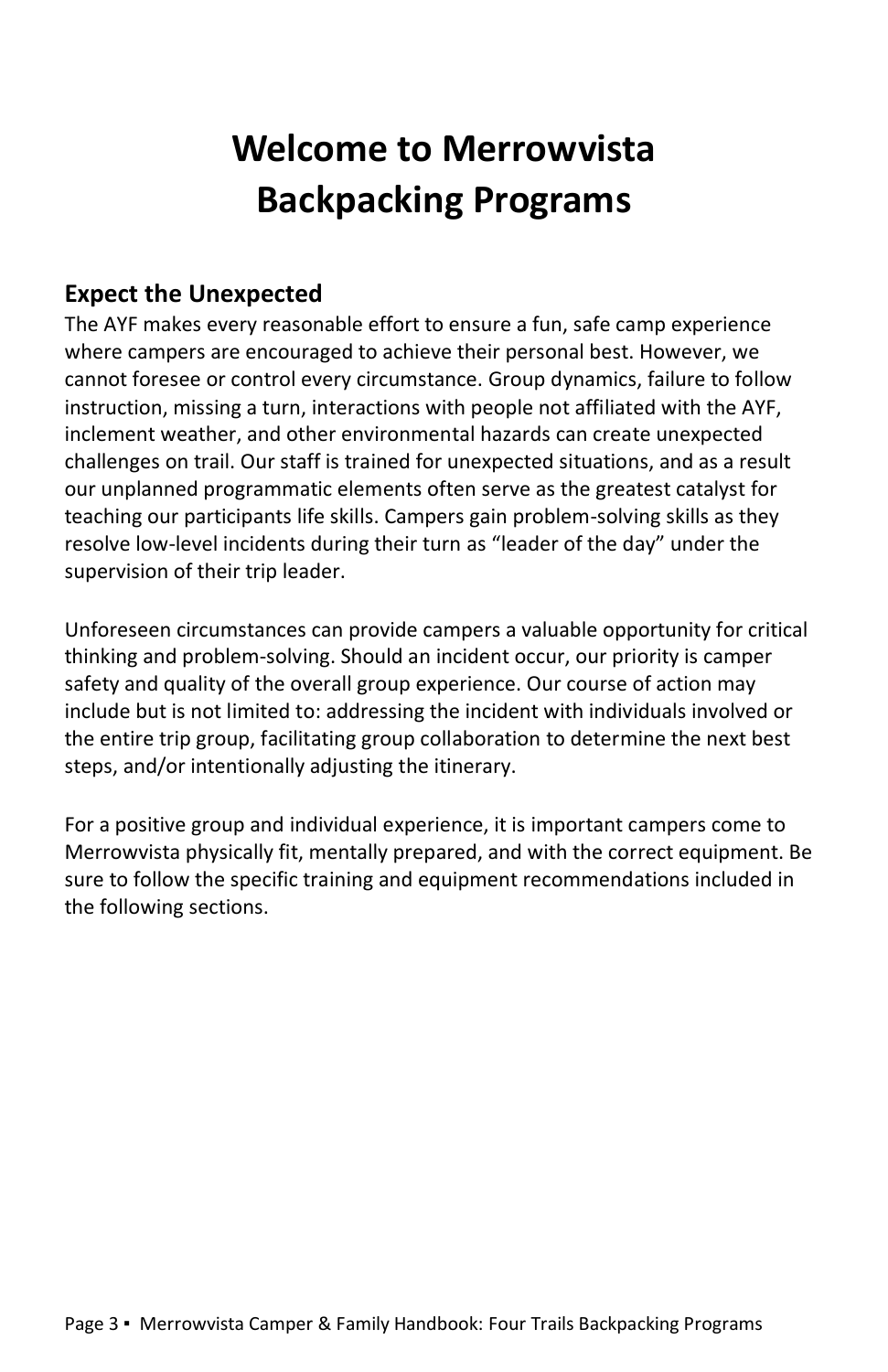#### **Four Trails Safety**

Just as our in-camp programs encourage campers to take social, emotional, and physical risks in healthy and safe ways, our adventure programs are designed to challenge campers to take healthy risks in an environment where they feel safe, supported, and valued. We encourage campers to try new things, to ask questions, and to explore what it means to be their own selves in settings outside of their comfort zones.

We also remain in constant dialogue with those inside and outside of the camp community to help us refine the safety of the Four Trails program. Though specific safety protocols vary based on trip type, most can be categorized into three areas:

#### **1. Pre-Trip Preparation and Assessment Protocols**

All campers and leaders must arrive with a base level of physical and mental readiness that will allow them to participate for several hours in physically and mentally rigorous activities.

#### **2. Routine Safety Monitoring for All Trip Groups**

Some protocols for monitoring trip safety include: daily group check-ins with camp coordinators, group safety and first-aid briefings, cell phone and satellite phone support, and van and transportation support when applicable.

#### **3. Post-Trip Debrief and Route Evaluation**

Our post-trip safety protocols include facilitated trip debriefs between coordinators, trip leaders, and campers, ongoing route evaluations including contact with local and state officials, and annual route review conducted by camp directors and coordinators.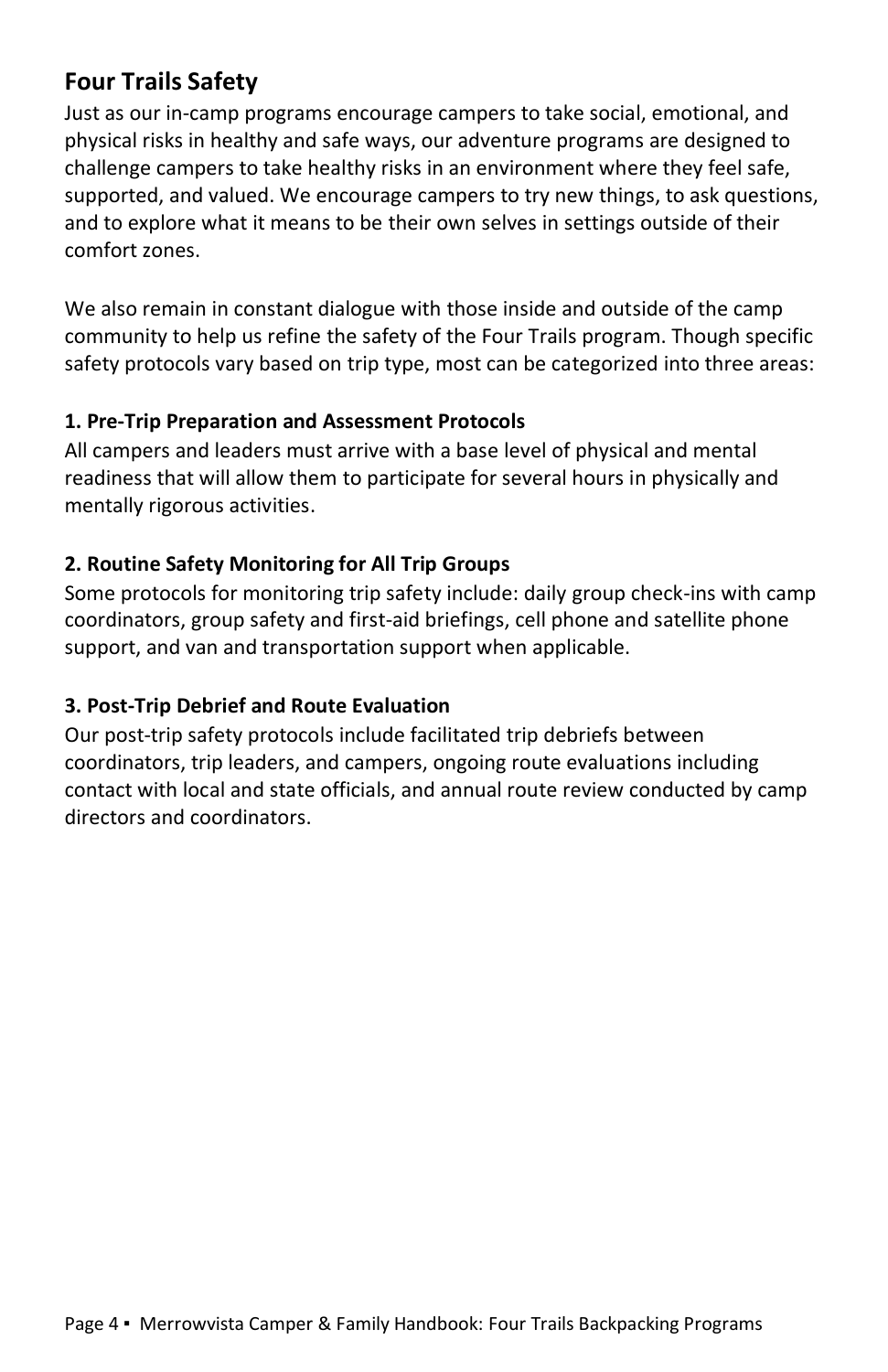## **Four Trails Fitness and Trip Preparation**

It is important campers arrive with a base level of fitness that allows them to participate in physical activity up to several hours at a time. We have created Four Trails Fitness and Training Program and strongly recommend campers complete it to ensure their safety and enjoyment and that of their trail group.

Suggested activities to prepare for a Four Trails trip include:

- Cycling on a bike or exercise machine.
- Swimming, running, or another cardio-intensive activity.
- Yoga or other activity that increases flexibility and core strength.
- Strength-training exercises including push-ups, sit-ups, chin-ups, pull-ups and supervised weight training.
- Practicing healthy levels of hydration, diet, and rest.

•

**Cardiovascular Endurance Assessment:** Find a 1.5-mile course (local running track or set a back road course with a car) and run and/or walk the course as fast as you can. Ideally, a Four trails camper should be able to complete this 1.5-mile course in less than 15 minutes.

|                | Cardiovascular   |                    | Strength         |                    |
|----------------|------------------|--------------------|------------------|--------------------|
| Week           | days per<br>week | minutes<br>per day | days per<br>week | minutes<br>per day |
| $\mathbf{1}$   | 3                | 30                 | $\overline{2}$   | 15                 |
| $\overline{2}$ | 4                | 30                 | 2                | 15                 |
| 3              | 4                | 30                 | 3                | 20                 |
| 4              | 4                | 30                 | 3                | 30                 |
| 5              | 4                | 40                 | 3                | 30                 |
| 6              | 4                | 50                 | 3                | 30                 |
| 7              | 4                | 30                 | 3                | 45                 |
| 8              | 4                | 60                 | 3                | 45                 |

#### **Suggested Training Program:**

These activities will boost a camper's physical and mental readiness and minimize the stress related to these physically demanding trip experiences.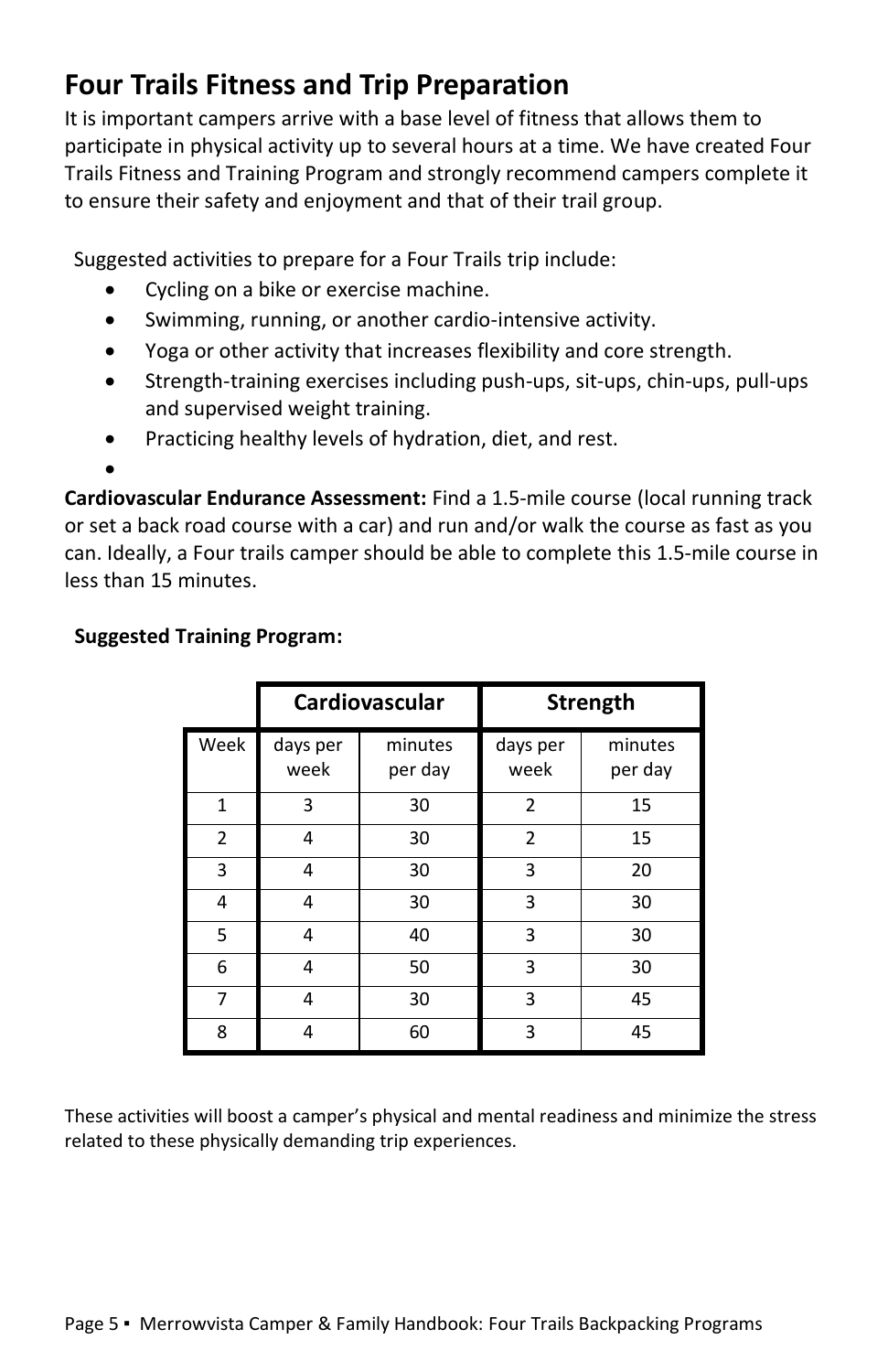## **Equipment and Clothing Recommendations**

Merrowvista provides as much group gear and equipment as possible, such as kayaks, tents, dry bags, and backpacks. In general, campers are responsible for personal gear including clothing, sleeping bags, and sleeping pads. Please carefully review th[e Four Trails packing lists](https://ayf.com/merrowvista-2022-family-resources/) to ensure your camper has all the items necessary for a safe, fun experience. We encourage campers to consider costeffective and environmentally sustainable gear options like borrowing from friends and family or purchasing secondhand items in good condition.

Campers must bring all required layers of clothing, including insulating and synthetic layers for warmth. Temperatures on trail can range from 40 degrees F to 90-plus degrees F, and the weather is variable. Review the following information and recommendations and contact us if you have questions.

#### **Fabrics**

Synthetic fabrics such as polyester or wool are excellent insulators, and we indicate which clothing and gear items should be made of these materials on the packing [list](https://ayf.com/merrowvista-2022-family-resources/). Cotton loses its insulating properties when wet and won't keep campers warm, comfortable, and happy on trail.

Conversely, many campers prefer cotton, nylon, or quick-drying fabrics that keep them cool during long, hot days of hiking and canoeing. Campers should both options available to adapt to fluctuating temperatures. [Learn more about outdoor](https://www.rei.com/learn/expert-advice/how-to-choose-hiking-clothes.html)  [clothing basics.](https://www.rei.com/learn/expert-advice/how-to-choose-hiking-clothes.html)

#### **Layers**

Layering trip clothing is the best way for campers to adjust to changing environments. We recommend three layers, starting with a thin base layer (long underwear, tops and bottoms), a second layer (long-sleeve shirt, pants), and a heavier fleece outer-layer. The camper's raincoat should be able to fit these three layers underneath without feeling too tight or restrictive. Learn more about [layering basics.](https://www.rei.com/learn/expert-advice/layering-basics.html)

#### **Rain Gear**

Waterproof rain gear is necessary to keep campers dry and comfortable. Campers should test their raincoat in the shower before arrival. Families can purchase rewaterproofing sprays if the raincoat is several years old. Learn more about rain [gear basics.](https://www.rei.com/learn/expert-advice/rainwear.html)

#### **Sleeping Bags**

There are two important factors to consider about your sleeping bag for this trip: warmth and compressibility. Sleeping bags must have a **synthetic fill**. Like polyester and wool, synthetic fill sleeping bags maintain their insulating properties

Page 6 ▪ Merrowvista Camper & Family Handbook: Four Trails Backpacking Programs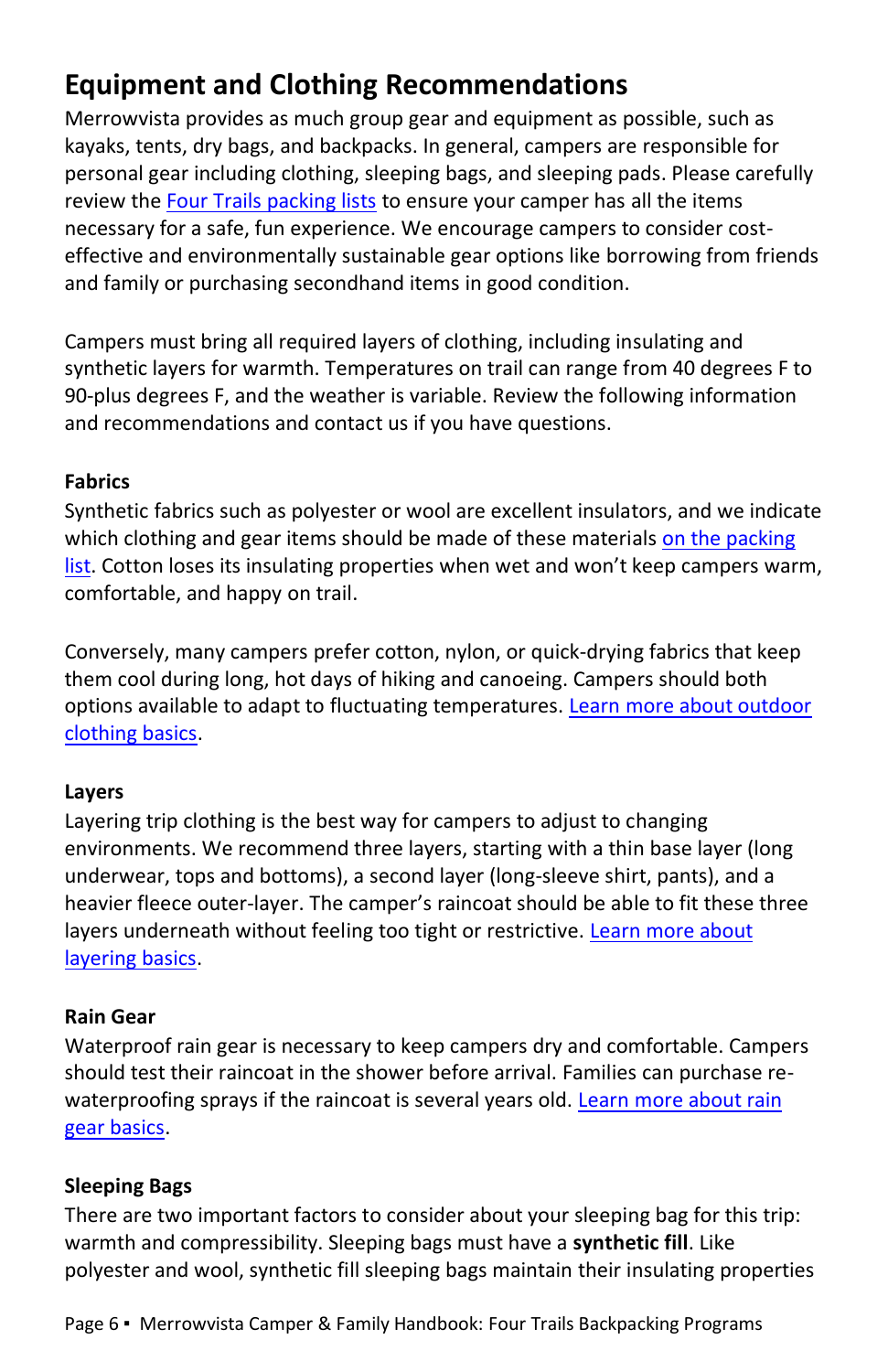when wet. This is especially important for canoe trips, when so much time is spent on the water. Sleeping bags must also have a temperature rating of at least 30 degrees F. Warmer ratings (10 to 20 degrees F) are also adequate. Sleeping bags must also have a **compression stuff sack** with straps on the exterior that can be tightened to compress the bag. [Learn more about sleeping bags.](https://www.rei.com/learn/expert-advice/sleeping-bag.html)

#### **Sleeping Pads**

Sleeping pads help campers sleep comfortably in a wilderness setting. There are many different kinds, but the main considerations are weight/size, insulating ability, and comfort. The most basic requirement for a sleeping pad is that it keeps your camper off the ground, such as the Therm-a-Rest [Ridge Rest](https://www.thermarest.com/sleeping-pads/trek-and-travel/ridgerest-classic-sleeping-pad/ridgerest-classic.html) or [Z-Lite](https://www.thermarest.com/sleeping-pads/fast-and-light/z-lite-sol-sleeping-pad/z-lite-sol.html) sleeping pads. [Learn more about sleeping pads.](https://www.rei.com/learn/expert-advice/sleeping-pads.html)

#### **Hiking Boots**

A key part of preparing for Adventurer backpacking is purchasing and breaking in boots. We recommend **high-cut, waterproof synthetic or leather hiking boots that provide ankle support.** [REI has an excellent guide](https://www.rei.com/learn/expert-advice/hiking-boots.html) to choosing the right hiking boots.

Comfort, especially in the toe box, is the most important quality in hiking boots. While tightly laced up, knock the toe of the boots against the ground. If your camper's toe touches the front of the boot, they should buy a larger pair to avoid bruising toes on long down hills. They should also try on the boots late in the day when their feet have swelled to see if they still fit.

Finally, break them in. There is no such thing as breaking your boots in too much. Three days per week of daily wear plus a few practice hikes over the course of a couple months should provide appropriate wear before the start of camp.

#### **What equipment does Merrowvista provide?**

- **Backpacks**: It is important to have a well-fitting pack of the appropriate size and quality. Merrowvista provides backpacks for all campers. If you are bringing your own backpack, please make sure it is a rugged backpack intended for a multi-day trek. Please avoid travel backpacks. In general, you will need about 75-85 liters (4,500-5,500 cubic inches), less for external frame packs. Please avoid travel backpacks.
- **Group Equipment:** Groups will carry a variety of equipment that will include tents, stoves, fuel, emergency food, water containers, and sanitation items.
- Trip leaders carry an extensive first aid kit and are trained in high-level first aid. Leaders also have cell or satellite phones and are in regular contact with Merrowvista. Finally, leaders also carry maps and resources to assist in route navigation and camping arrangements.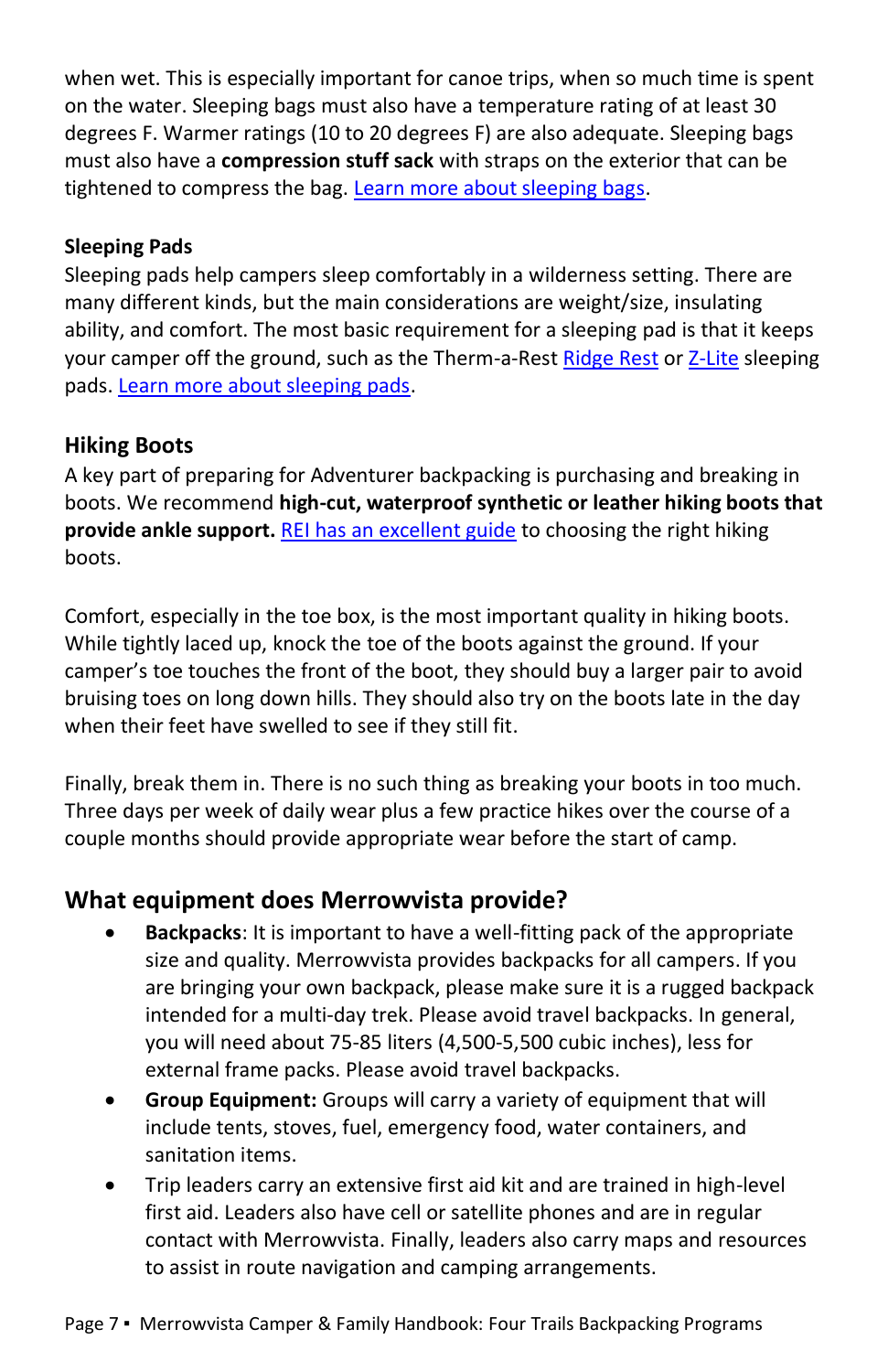#### **Live Simply, Pack Less!**

While on trail, every ounce of gear adds up. The **packing lists detail exactly what is** needed to keep you happy, safe, and comfortable while on trail. Please stick to these lists as best you can and contact us if you have any questions or concerns.

**Odyssey Campers:** Odyssey campers will spend minimal time at Merrowvista before and after the trip. Anything left behind at camp will be transported and stored in a secure location. Please refrain from bringing any additional heavy, bulky, or delicate items. **Please pack as few belongings as possible that will not go on trail with you.**

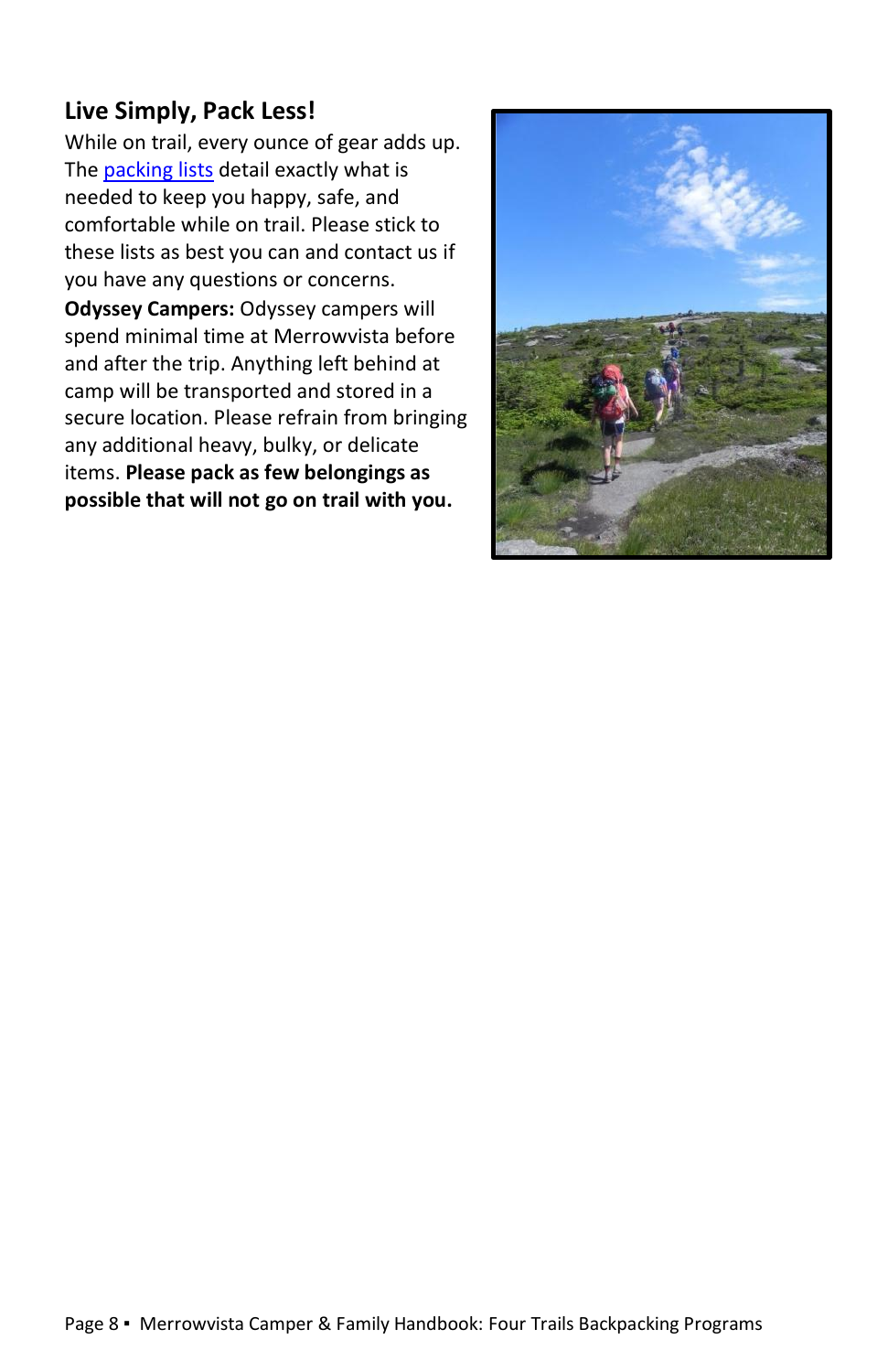## **Communication and Photographs on Trail**

All Four Trails leaders carry a cell phone while on trail, as well as a satellite phone for more remote adventures. Merrowvista has regularly scheduled check-ins with trip leaders, and when possible, trip leaders notify Merrowvista when the group arrives at its daily destination.

Campers will can receive and send mail at camp before, between, and/or after their trips. All camper mail and care packages received while they are on trail will be stored until they return. Please review our care package and mail guidance in our Merrowvista [Camper & Family Handbook.](https://ayf.com/wp-content/uploads/2022/03/2022-Miniwanca-Handbook.pdf)

Due to the remote settings of thee experiences, groups cannot provide regular detailed real-time updates or photographs. Photos from Four Trails trips will be available online when groups have returned to camp. Families will receive SmugMug login information via email once their camper's session begins. Learn more about our [revised Photo Policy.](https://ayf.com/ayf-onsite-photo-policy/) 

### **Meals on Trail**

.

Backpacking trip food is supplied, and our leaders are trained to plan and provide menus that are in line with the values of the [Merrowvista Food Program.](https://ayf.com/who-we-are/mission-philosophy/#:~:text=SUSTAINABILITY%20GUIDING%20PRINCIPLES-,FOOD%20PROGRAM%20GUIDING%20PRINCIPLES,-We%20strive%20to) Where possible, we offer premium fuel options, including whole grains, fresh fruit and vegetables, and alternative proteins. Some meals and snacks include: oatmeal with granola and dried fruit, bagel thins with hummus and summer sausage, soy butter and jelly tortillas, Southwestern chili, chicken and rice curry, trail pad thai, Clif Bars, various granola bars, and fruit leather.

Our goal is to ensure all campers are eating healthy meals in sufficient quantities. Junk food, candy, and soda do not provide the same level of nutrition as other food options, and in some cases may harm a

physically active body. Campers cannot bring these items to camp or on trail.

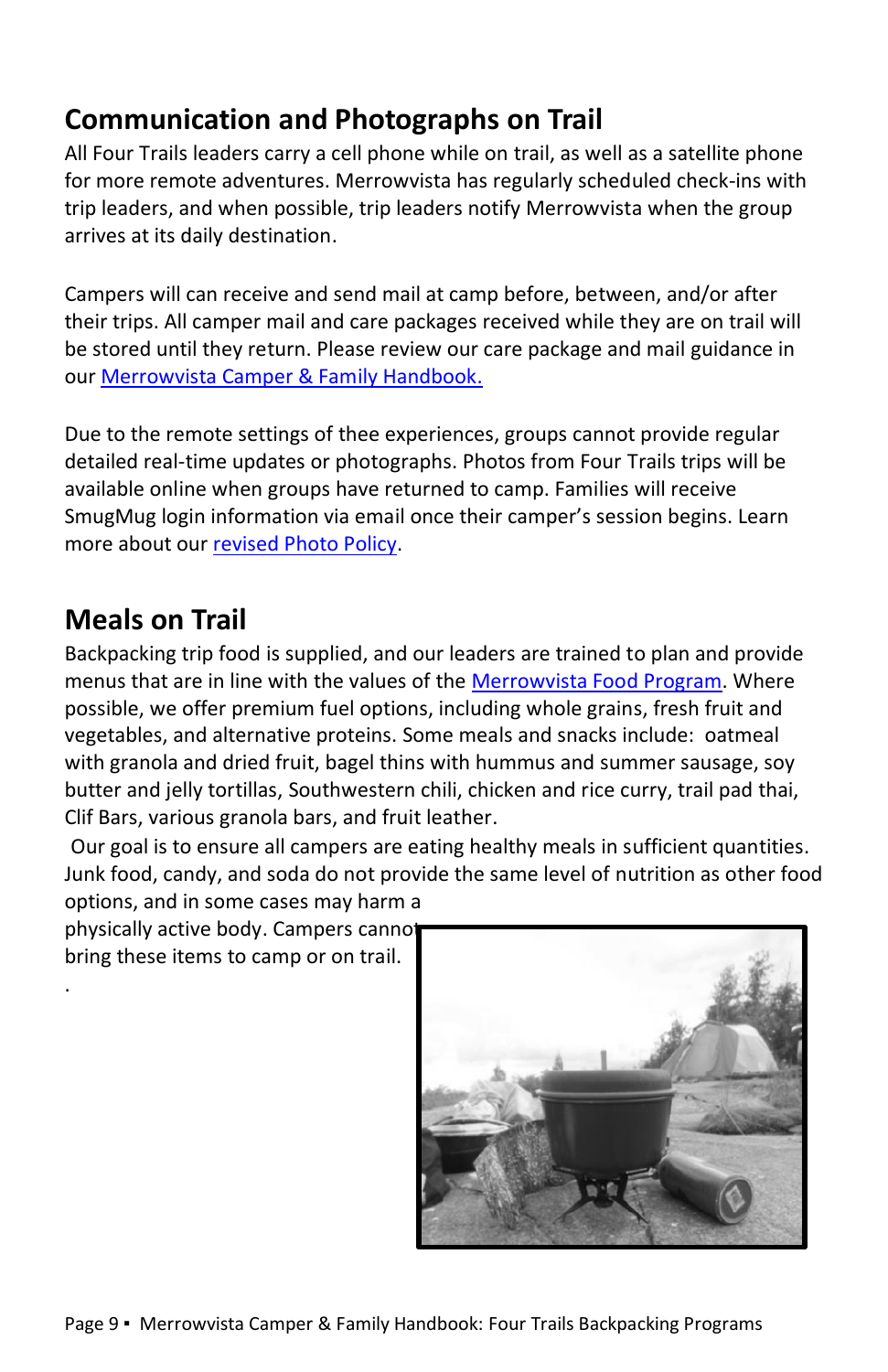### **Weather Conditions on Trail**

Weather on trail can be quite severe. Wind, rain, and extreme temperatures in particular can affect the plans of a trip group. Rain can cause less than adequate conditions, including slippery terrain, increased workload for the paddler or hiker, and loss of body heat on cool days. All these conditions are manageable, and Merrowvista has policies in place to respond to various weather conditions. It is important that all campers are physically fit and come prepared with the correct equipment. Please follow the equipment recommendations in this handbook.



### **Sanitation and Hygiene on Trail**

Sanitation and hygiene are just as important on-trail as they are in camp. For the health and safety of all group members, we encourage the following:

- Hand washing/sanitation is mandatory before all meals and after going to the bathroom.
- Groups use public facilities when available and practice Leave No Trace ethics.
- Personal and group dishes will be washed and sanitized after every meal. All food scraps will be disposed of responsibly.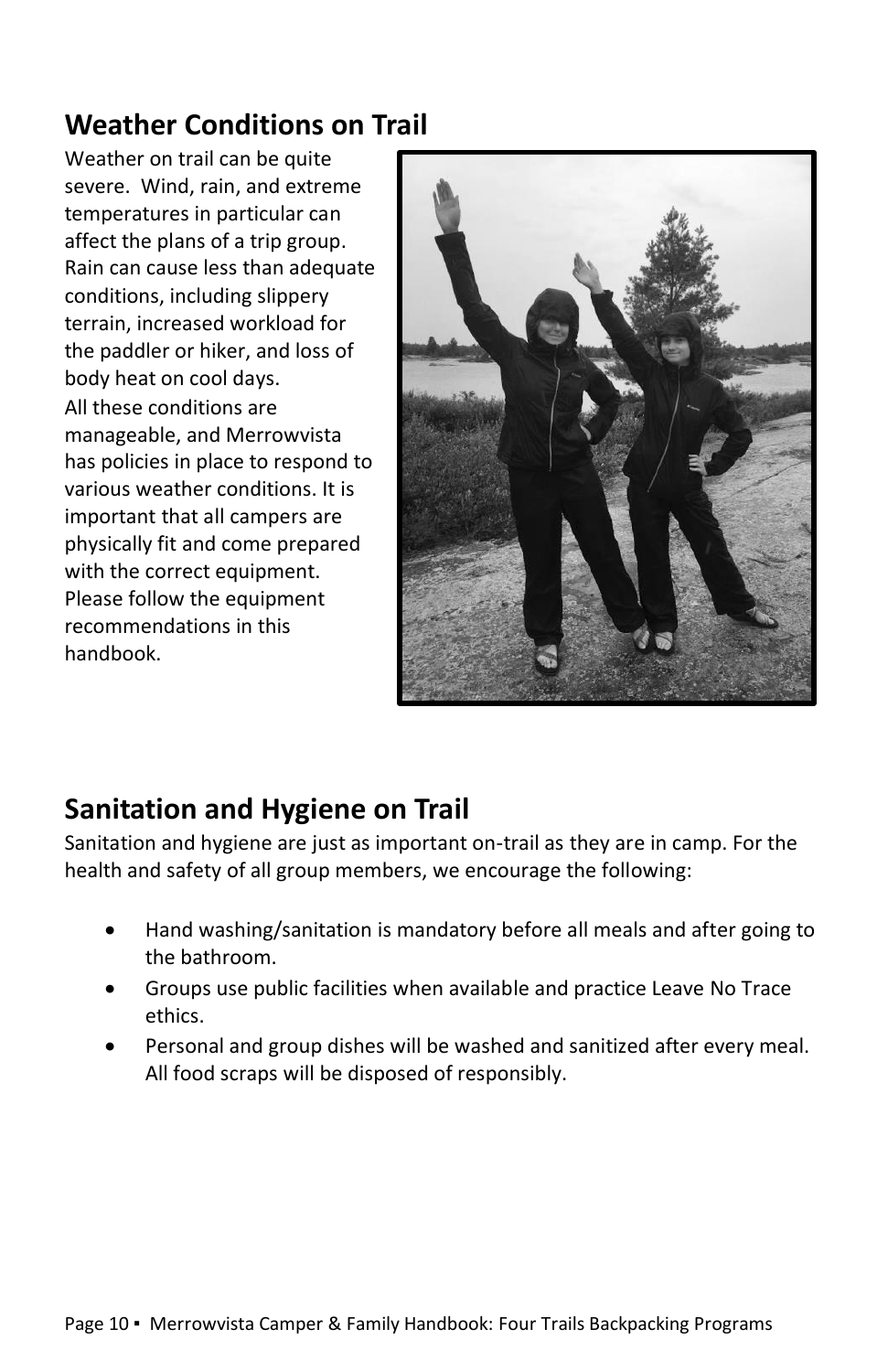## **Removal from Trips**

It is never easy to decide a camper should be dismissed, and we know it is a difficult thing for families to hear. **Behaviors that result in immediate dismissal include but are not limited to: threat to harm self or others, possession or use of drugs or alcohol, or possession of a weapon**. AYF staff must balance what is best for the group and community with the needs of an individual camper. If a camper's actions, statements, or attitude negatively affect their cabin or the wider AYF community, or if a camper is physically, mentally, socially, or emotionally unable to participate in camp activities, they may be dismissed. Please review Merrowvista's full Behavior and Dismissal Polices in th[e 2022 Camper & Family Handbook.](https://ayf.com/wp-content/uploads/2022/03/2022-Miniwanca-Handbook.pdf) If a camper is removed from a trip, AYF staff will return the camper to Merrowvista or a local airport. Families are responsible for picking up their camper as soon as possible.

If a camper is injured or becomes ill on trail, staff will arrange for the camper to be transported to the nearest hospital, and a Merrowvista staff member will contact the parent or guardian with the hospital's contact information.

If a camper cannot continue the trip, Merrowvista will arrange transportation back to camp, and parents should pick up their child as soon as possible. Parents are responsible for all medical and associated evacuation costs. Families may be eligible for a prorated tuition medical refund. Please review Merrowvista's full Withdrawal and Dismissal Policy in th[e 2022 Camper & Family Handbook.](https://ayf.com/wp-content/uploads/2022/03/2022-Miniwanca-Handbook.pdf)

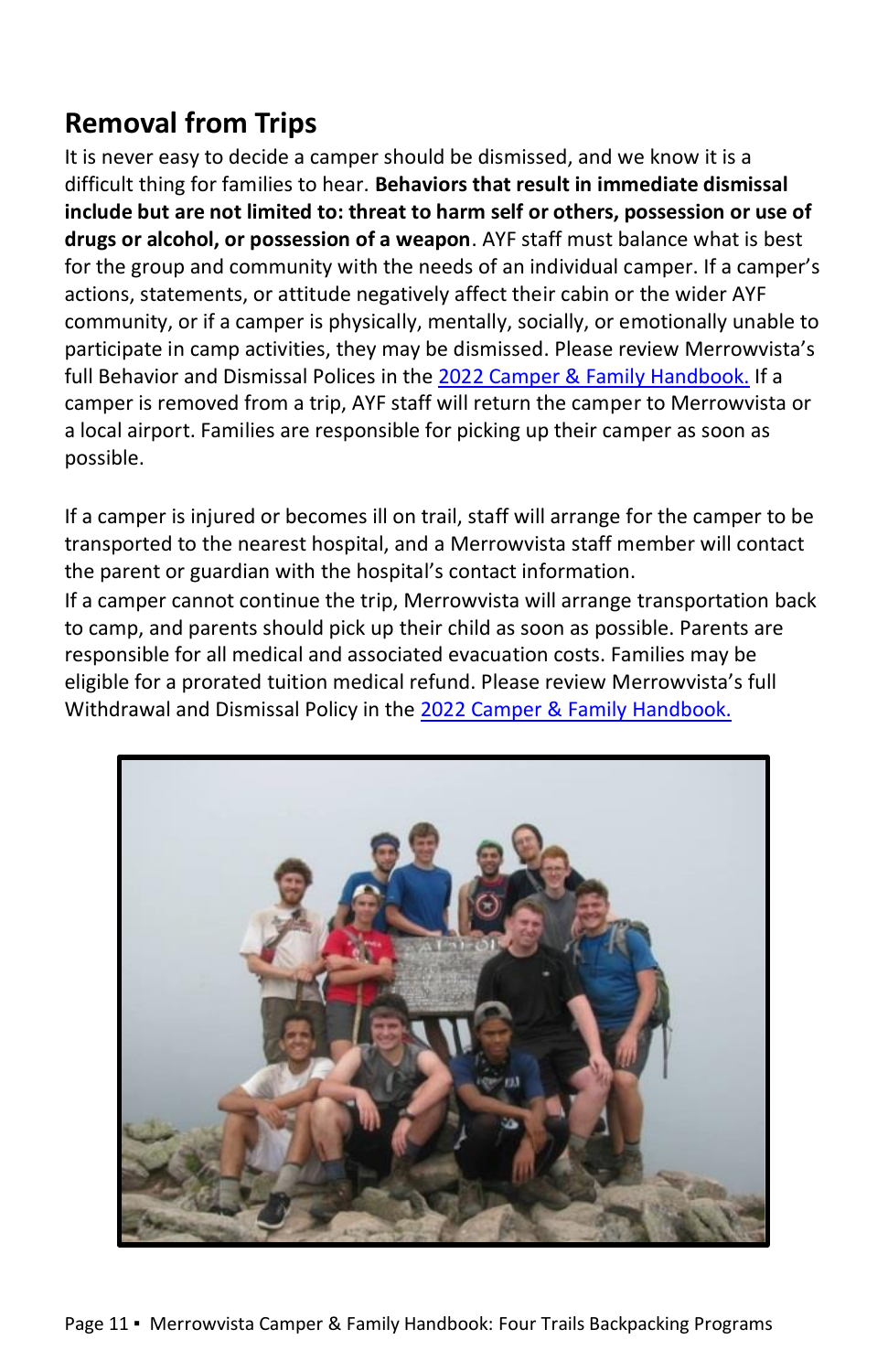## **Odyssey Backpacking Program**

Odyssey is the culminating backpacking trip offered at Merrowvista. During this trip, campers will have the opportunity to work on their low-impact camping and hiking skills, as well as build bonds within their mobile community. This trip is selfsupported, so campers will carry loaded backpacks containing personal and group gear. They will also carry and



prepare their meals daily. Odyssey will receive a resupply during the trip when the group will obtain new food rations, supplemental gear, and a change of clothes they have set aside prior to their departure. They will also have the opportunity for a rest day during the trip.

Toward the end of the experience, Odyssey campers will enter Baxter State Par,k where they will camp at the base of Mt. Katahdin and have one or more opportunities to summit, depending on weather.

#### **What is an average day like for Odyssey backpacker?**

Odyssey campers will hike the most remote and rugged portion of the Appalachian Trail. It is crucial for groups to arrive at their campsite with enough time to set up camp, prepare dinner, share in a reflective activity, and get the sleep they need for the next day. Therefore, days will start early to account for weather, varying physical demands of terrain, etc.

Throughout the day, campers and leaders will exercise all Four Folds to work toward logistical,



Page 12 ▪ Merrowvista Camper & Family Handbook: Four Trails Backpacking Programs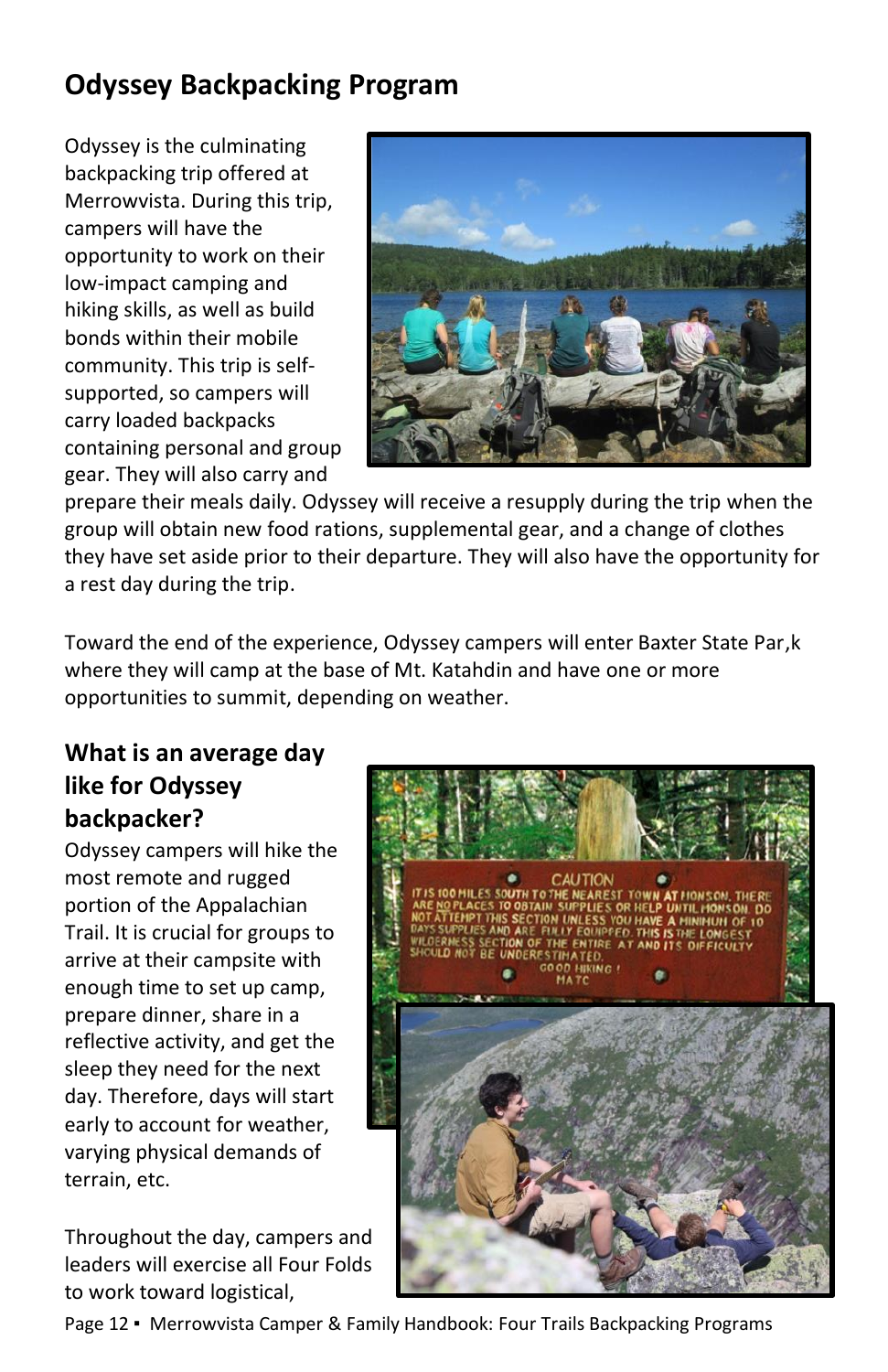personal, and group goals for the trip. Villages will also engage daily in a reflective activity to round out growth and understanding of the group experience.

All leaders will be equipped with first-aid kits and satellite phones and will have Wilderness First Responder training in order to manage illness or injury in the backcountry.

#### **Where do Odyssey backpackers hike?**

Odyssey campers will start their trip near Shaw's Boarding House in Monson, Maine. The following day, they will begin hiking the Appalachian Trail (AT) until they reach the northern terminus and highest summit in Maine, Mt. Katahdin – an overall itinerary of roughly 125 miles. This stretch of trail is known as The Hundred

Mile Wilderness, for its remote access and undeveloped beauty.

Odyssey campers hike between 3 and 13 miles a day, depending on terrain. Along the trail, groups will encounter river crossings, diverse flora and fauna, boulder fields, and steep ascents and descents, which contribute to some of the most breathtaking scenery in New England.

## **Resupply**

Odyssey campers will have a resupply around the midpoint of their trip. At this point, we provide the group with all the food, gear, and clean clothing (set aside prior to leaving camp) necessary to complete their journey. Additionally, we will bring them fresh food for celebratory meals that day. They will have the opportunity for a rest day at that time.

An important part of resupply for campers is hearing from camp and from home. We're happy to deliver letters of support from family, friends, and loved ones. However, due to the



added weight from new food and supplies, we ask that you refrain from sending packages or other items that would need to be carried by your camper while on trail. Campers will receive packages when they return to camp after their triumphant return.

If you or someone you know wants to have a letter delivered to your child, please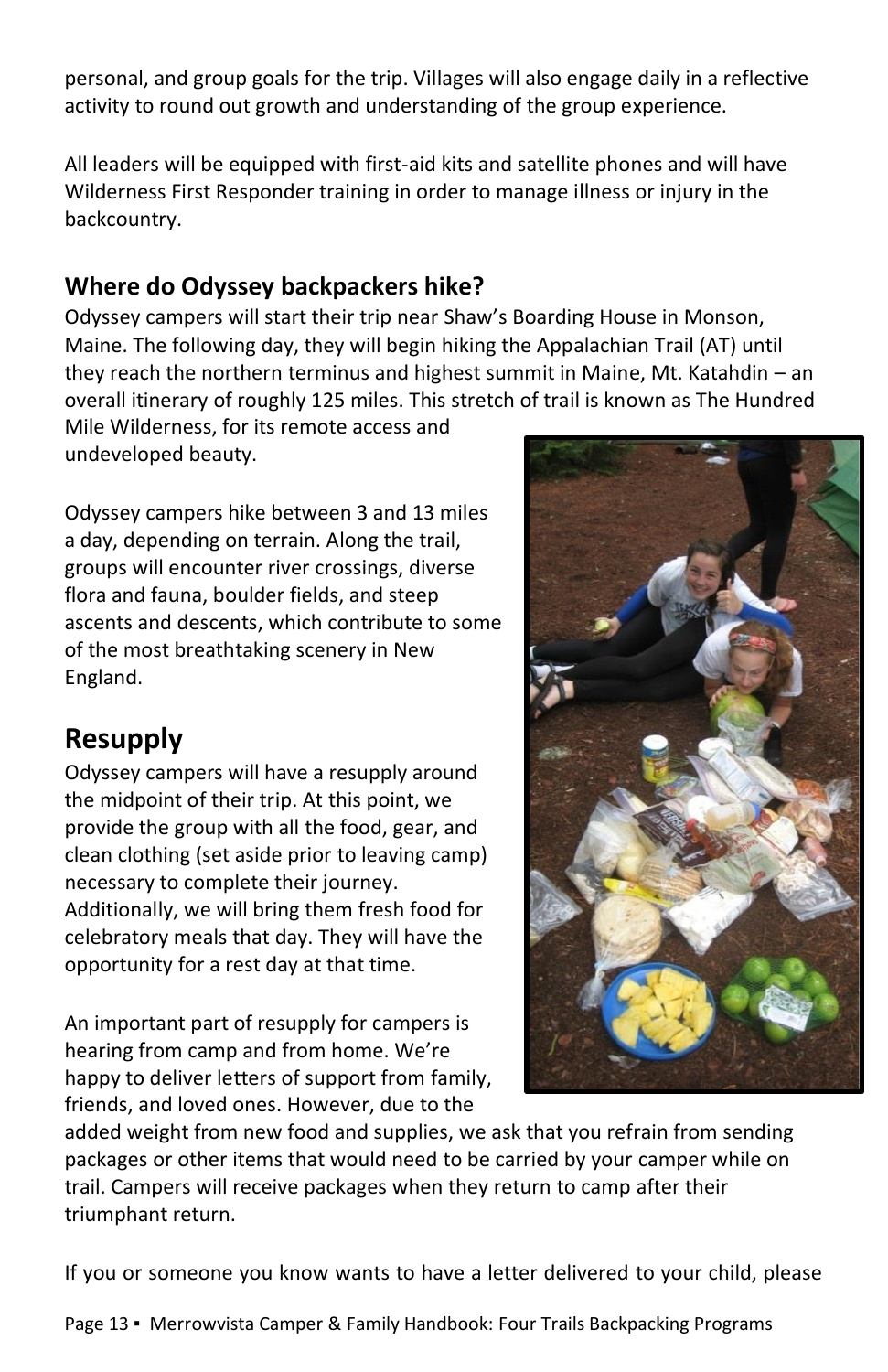have it sent to Merrowvista to arrive on or before the first Thursday of camp. Letters received by that time will be delivered with the resupply.

#### **How can campers prepare for their backpacking trip?**

The best way to train for a backpacking trip is to practice carrying weight on your back! Take a hiking backpack or another large pack with a hip belt and put some weight in it. You could even just fill your everyday backpack with a bunch of books and walk around with it. Getting used to walking with weight on your back will make doing so for long stretches easier.